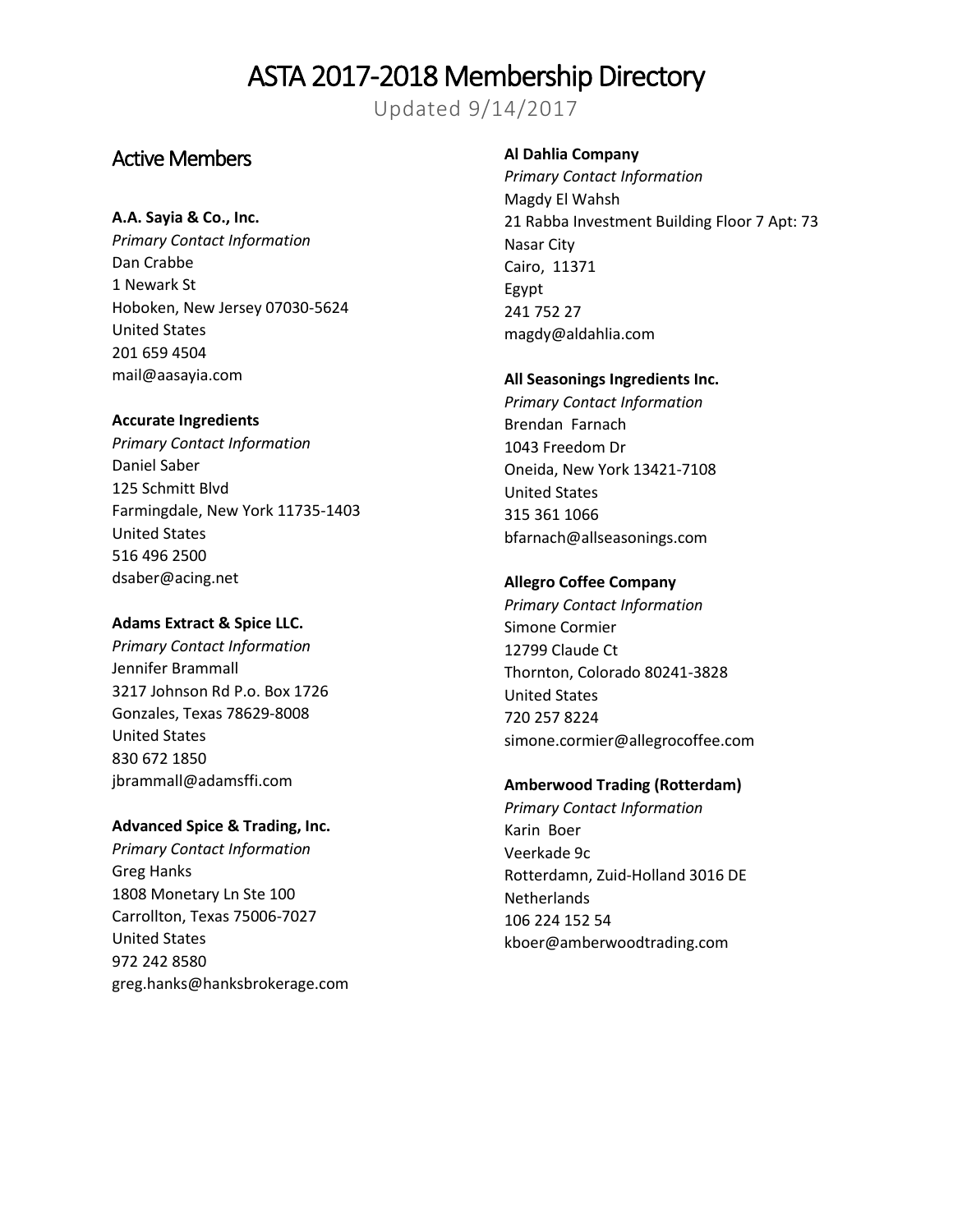Updated 9/14/2017

## **Archer Daniels Midland Co./ WILD Flavors, Inc.**

*Primary Contact Information* Kris DeMoss 1261 Pacific Ave Erlanger, Kentucky 41018-1260 United States kris.demoss@adm.com

#### **Arcotrade**

*Primary Contact Information* Houssam Shalaby 4 Mahamed Mazloum Street Cairo, 11511 Egypt 223 938 089 houssamshalaby@yahoo.com

**Asenzya, Inc.**  *Primary Contact Information* Greg Gamble 7616 S 6th St P.o. Box 109 Oak Creek, Wisconsin 53154-2020 United States 414 764 8803 greg.gamble@asenzya.com

#### **AVT McCormick Ingredients, Pvt., Ltd**

*Primary Contact Information* Sushama Srikandath Plot# 225/1A 5-7 Kaipoorikkara Marampilly PO, South Vazhakulam Aluva, Cochin, Kerala 683107 India 989 517 7511 sushama\_srikandath@avtspice.com

### **B&G Foods**

*Primary Contact Information* Martin Schoch 4 Gatehall Dr Parsippany, New Jersey 07054-4518 United States mschoch@BGfoods.com

#### **BDS Natural Products**

*Primary Contact Information* David Solomon 1902 E Dominguez St Carson, California 90810-1002 United States 310 707 9977 dsolomon@bdsnatural.com

## **Belmar A.S.**

*Primary Contact Information* Nitsa Kapanciogullari Akdeniz Cad. 1/803 Pasaport Izmir, 35210 **Turkey** 232 483 6915 export@belmar.com.tr

## **Bolner's Fiesta Products, Inc.**

*Primary Contact Information* Timothy Bolner 426 Menchaca St San Antonio, Texas 78207-1230 United States 210 734 6404 timbolner@fiestaspices.com

## **BSA Inc.**

*Primary Contact Information* Nathalie Rivard 6005 Couture Blvd. SAINT-LEONARD, Quebec H1P 3E1 Canada 514 852 2719 nrivard@bsa.ca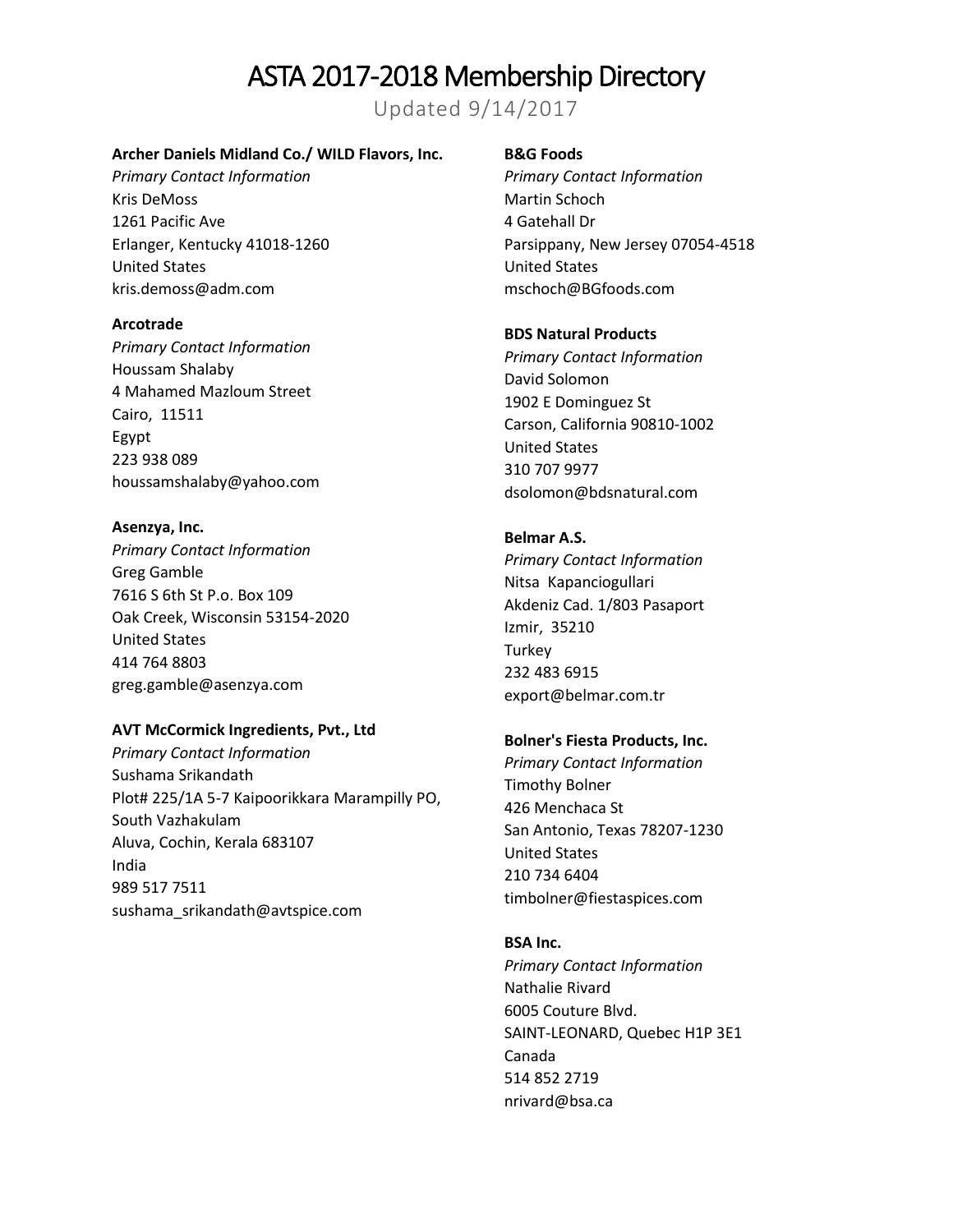Updated 9/14/2017

### **Buchanan Trading Inc.**

*Primary Contact Information* Holly Buchanan 930 The East Mall 3rd Fl Toronto, Ontario M9B 6J9 Canada 416 232 2393 holly@buchanantrading.ca

### **C.F. Sauer Company; The**

*Primary Contact Information* Russell Masters 2000 W Broad St Richmond, Virginia 23220-2000 United States 864 288 3211 rmasters@cfsauer.com

#### **Cannamela Divisione Di Bonomelli S.R.I.**

*Primary Contact Information* Roger Clarke Ozzao Dell'Emilis Bologna, 40064 United States roger.g.clarke@btinternet.com

#### **Castella Imports, Inc.**

*Primary Contact Information* Gina Berezny 60 Davids Dr Hauppauge, New York 11788-2041 United States 631 231 5500 gberezny@castella.com

#### **Catz International B.V.**

*Primary Contact Information* Henk Moerman Post Office Box 180 Rotterdam, 3000 AD Netherlands 104 113 440 tropical@catz.nl

## **CBI**

*Primary Contact Information* Lisa Knight 507 Executive Campus Dr Ste 120 Westerville, Ohio 43082-9340 United States 443 610 0225 lknight@cbi-global.com

## **Cell Foods Inc.**

*Primary Contact Information* Gaspare Colletti 21a Aviation POINTE-CLAIRE, Quebec H9R 4Z2 Canada 514 428 8778 GColletti@cellfoods.com

#### **Champon & Yung, Inc.**

*Primary Contact Information* Jensen Yung 239 Route 22 East Green Brook, New Jersey 8812 United States 732 968 3800 sale@champonyung.com

#### **Chesapeake Spice Co. LLC**

*Primary Contact Information* David Lessans 4613 Mercedes Dr Belcamp, Maryland 21017-1224 United States 410 272 6100 lessansd@cspice.net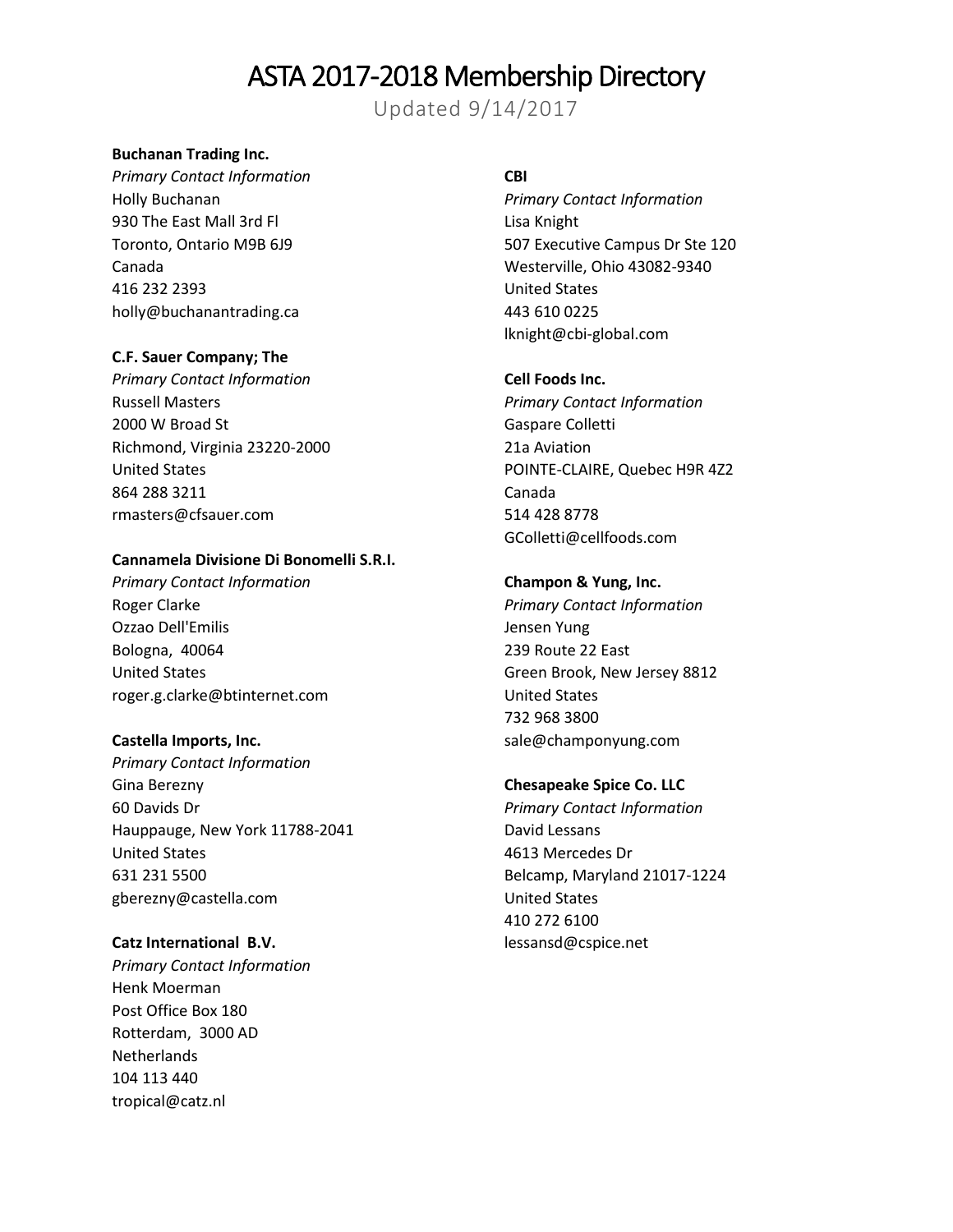Updated 9/14/2017

### **CM Spice LLC**

*Primary Contact Information* Jerry Tombokan 5001 Hadley Rd S Plainfield, New Jersey 07080-1128 United States 908 755 5343 jerry@cmspice.com

## **Coreimex Representacoes Ltda.**

*Primary Contact Information* Juliano Camara Avenida Eusébio De Queiroz 2752 Sala: 07/C3 Eusébio, Ceará 61760-000 Brazil julianocamara@coreimex.com

### **Culinary Farms, Inc.**

*Primary Contact Information* Kirk Bewley 1244 E Beamer St Woodland, California 95776-6002 United States 916 375 3000 kbewley@culinaryfarms.com

## **Deep South Blenders, Inc.**

*Primary Contact Information* Jennifer Barron Po Box 752 Metairie, Louisiana 70004-0752 United States 504 733 3751 JBarron@deepsouthblenders.com

## **Diversified Foods & Seasonings**

*Primary Contact Information* Dwayne Eymard 1404 Greengate Drive Suite 300 Covington, Louisiana 70433 United States 985 609 3656 deymard@diversified-foods.com

#### **Ecumexa - Compean**

*Primary Contact Information* Federico Compean EJE 126 no. 201 Zona Industrial Rural San Luis Potosi , 78395 Mexico 818 185 0451 federico@ecumexa.com

#### **Egintex Co.**

*Primary Contact Information* Sarah Younes 6, Talaat Harb STR. Alexandria, 12345 Egypt 203 486 4125 Sarah.younes@egintex.com

#### **Filipi Co Herbs & Spices**

*Primary Contact Information* Filip Gjoka Factory Ish-Zona Industriale, Sanxhak, Lac Lac Sanxhak, Lezhë 4703 Albani filip.gjoka@gmail.com

#### **FRIDAL**

*Primary Contact Information* Fouad Tarek Abou Bakr Area 13 Second Industrial Zone Giza, 12111 Egypt 2 582 6247 r.kholy@fridalegypt.com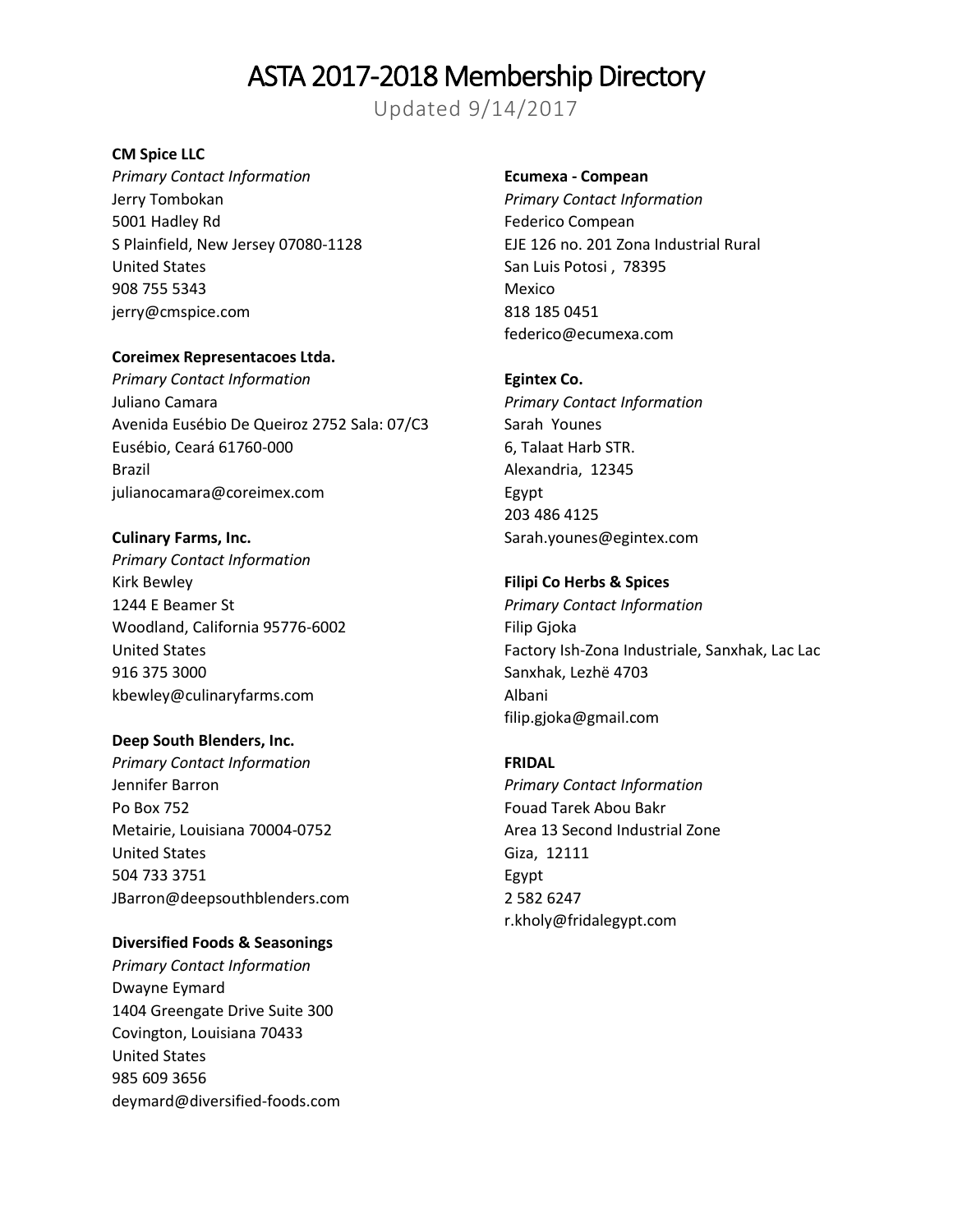Updated 9/14/2017

### **Frontier Co-op**

*Primary Contact Information* Cole Daily 3021 78th St North Liberty, Iowa 52317 United States 319 248 5180 cole.daily@frontiercoop.com

### **Fuchs North America/Fitco**

*Primary Contact Information* Joseph Fuchs 9740 Reisterstown Rd Owings Mills, Maryland 21117-4120 United States 443 544 1285 jfuchs@fuchsnorthamerica.com

#### **Gel Spice**

*Primary Contact Information* Marie Czok 48 Hook Rd Bayonne, New Jersey 07002-5007 United States gel\_spice\_marie@yahoo.com

## **Givaudan Flavors Corp.**

*Primary Contact Information* Bob Antenucci 1199 Edison Dr Cincinnati, Ohio 45216-2265 United States 630 588 2226 [bob.antenucci@givaudan.com](mailto:bob.antenucci@givaudan.com)

#### **Global Ingredients Sourcing, Inc.**

*Primary Contact Information* Sharon Dolev 1241 Adams Street, Suite 1040 Saint Helena, CA 94574-1925 United States 415-260-7678 globalingredients@gmail.com

#### **Golden Hill Ingredients**

*Primary Contact Information* Marshall Eldred 2646 Frankfort Ave Louisville, Kentucky 40206-2572 United States 502 365 9919 meldred@ghingredients.com

#### **Griffith Foods**

*Primary Contact Information* Greg Metschke 512 Durham Dr Frankfort, Illinois 60423-9714 United States 312 203 1358 gmetschke@griffithfoods.com

## **Grupo Mexquitic, S.A. DE C.V.**

*Primary Contact Information* Michael Abramson Periferico Norte No. 1980 Fraccion LA Angostura San Luis Potosi, 78117 Mexico 312 876 7100 maabramson@maabramson.com

#### **Harmoni International Spice Inc.**

*Primary Contact Information* Bob Costamagna 881 S Azusa Ave City Industry, California 91748-1028 United States 626 330 1550 Blpmagna@aol.com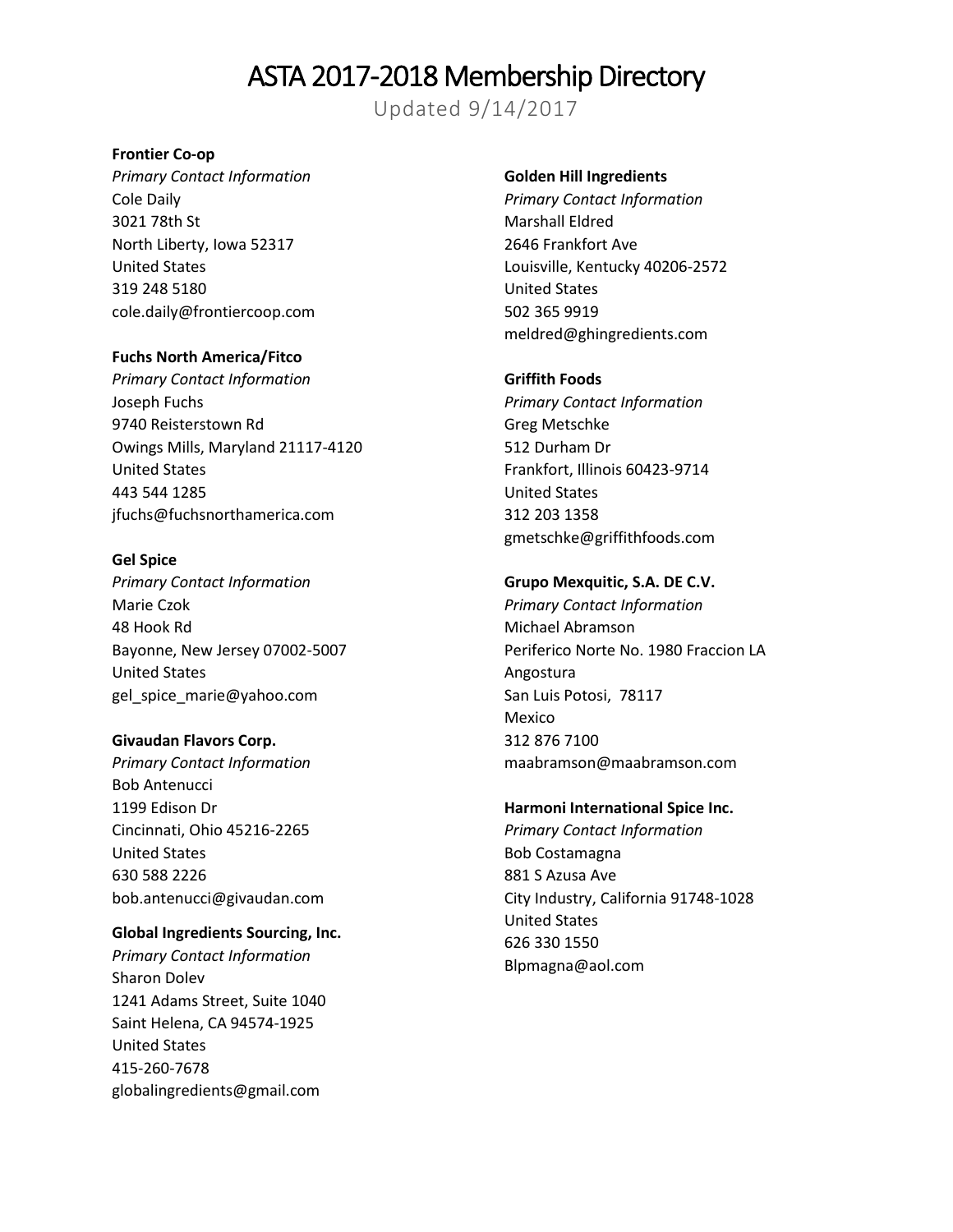Updated 9/14/2017

#### **Harris Spice Co., Inc.**

*Primary Contact Information* Peter Shah 3110 E Miraloma Ave Anaheim, California 92806-1906 United States 714 507 1919 peter@harrisspice.com

### **Herbo Spice, S.L.**

*Primary Contact Information* Francisco Illan Romero Poligono Industrial Oeste Parcela 26/14-A, Apdo, 100 San Gines MURCIA, 30.169 Spain 968 882 873 francisco@herbospice.com

## **Herbs Egypt**

*Primary Contact Information* Rabie Abbas 26th Faysal Giza Cairo , 12151 Egypt 233 8260 86 rabie@herbsegypt.com

## **High Quality Organics, Inc.**

*Primary Contact Information* Raju Boligala 12101 Moya Blvd Reno, Nevada 89506-2600 United States rboligala@yahoo.com

#### **IBI LLC.**

*Primary Contact Information* Donald Ahrens 741 9th St S # Naples Naples, Florida 34102-6721 United States 802 734 6351 donahrens@mac.com

#### **Illes Seasonings & Flavors**

*Primary Contact Information* Rick Illes 2200 Luna Rd Ste 120 Carrollton, Texas 75006-6559 United States 214 689 1300 rilles@illesfoods.com

#### **Ingredientes Naturales Seleccionados S.L.**

*Primary Contact Information* Luis Hernandez Vera Finca La Almazara Santa Ana-Cartagena, Murcia 30319 Spain 968 161 500 Luis.Hernandez@ingrenat.com

## **ITC Limited - ABD - Ltd.**

*Primary Contact Information* Nitin Thomas P.O. Box 317 G.T. Road Guntur, 52204 India 967 600 0977 nitin.thomas@itc.in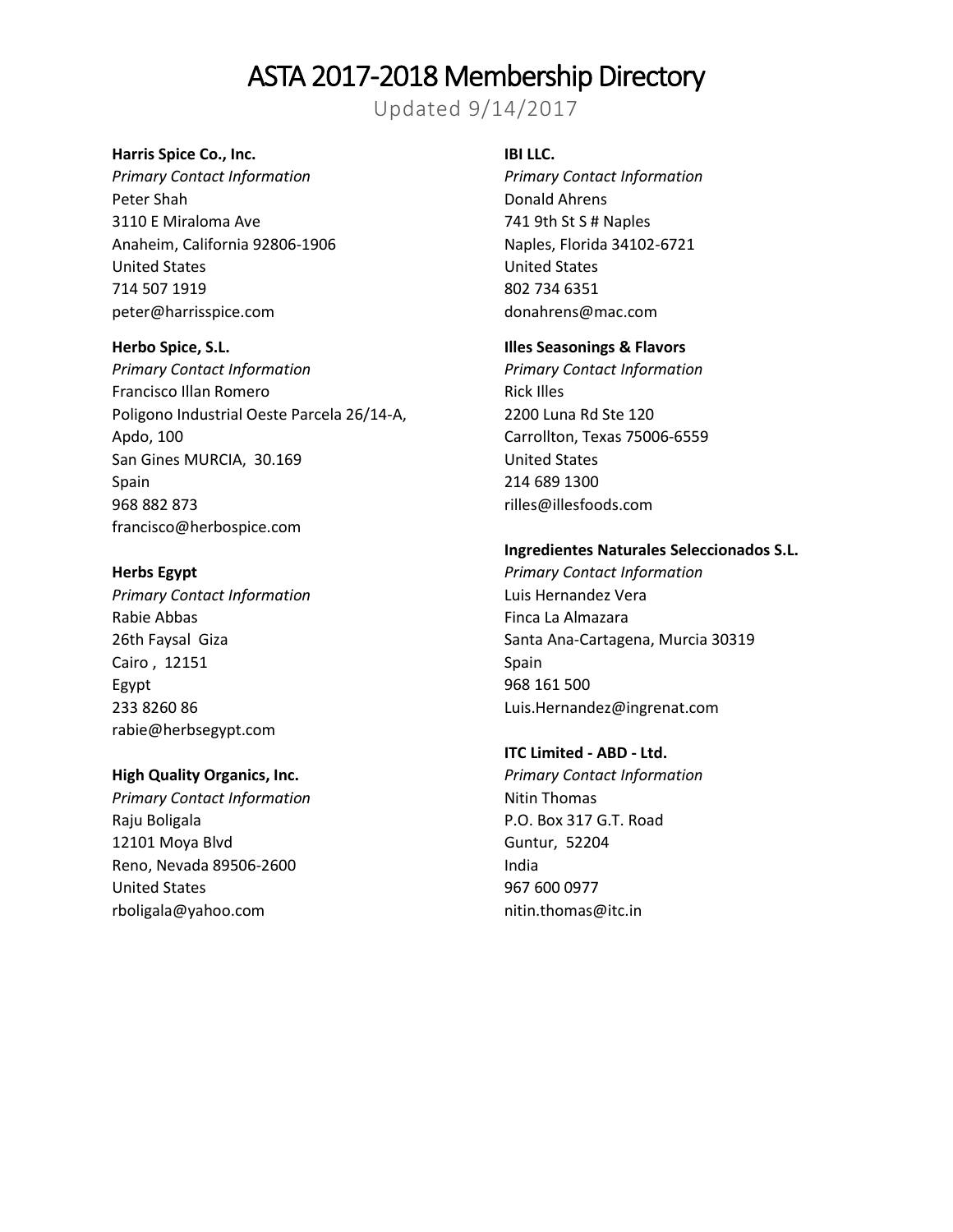Updated 9/14/2017

### **J.R. Watkins**

*Primary Contact Information* J.R. Rigley 150 Liberty St Winona, Minnesota 55987-3707 United States 952 955 8210 jr.rigley@jrwatkins.com

#### **John H. Elton, Inc.**

*Primary Contact Information* Ron Elton 11821 Queens Blvd Forest Hills, New York 11375-7201 United States 718 520 8900 rone@jhelton.com

#### **Joseph Adams Corporation**

*Primary Contact Information* Patrick Adams Po Box 583 Valley City, Ohio 44280-0583 United States 330 225 9135 patjosaco2@frontier.com

#### **Juan Jose Albarracin, S.A.**

*Primary Contact Information* Jose Albarracin Ctra. Madrid Km. 387.3 Pol. Ind. Cabezo Cortado Espinardo, Murcia 30.1 Spain 968 879 504 jose.albarracin@jjalbarracin.com

#### **Jupiter Commodities, Inc.**

*Primary Contact Information* Geoff Johnson 725 N Highway A1A Ste D105 Jupiter, Florida 33477-9513 United States 561 744 8909 jupiter.spices@gmail.com

#### **K.H.L. Flavors, Inc.**

*Primary Contact Information* Peter Landes 5925 63rd St Maspeth, New York 11378-3436 United States 718 894 8200 plandes@khlf.com

### **Kalsec, Inc.**

*Primary Contact Information* Gary Augustine 3713 W Main St Po Box 50511 Kalamazoo, Michigan 49006-2842 United States 269 349 9711 GAugustine@kalsec.com

#### **Kalustyan Corporation**

*Primary Contact Information* Kerri Goad 855 Rahway Ave Union, New Jersey 07083-6633 United States 908 688 6111 kerri@kalustyan.com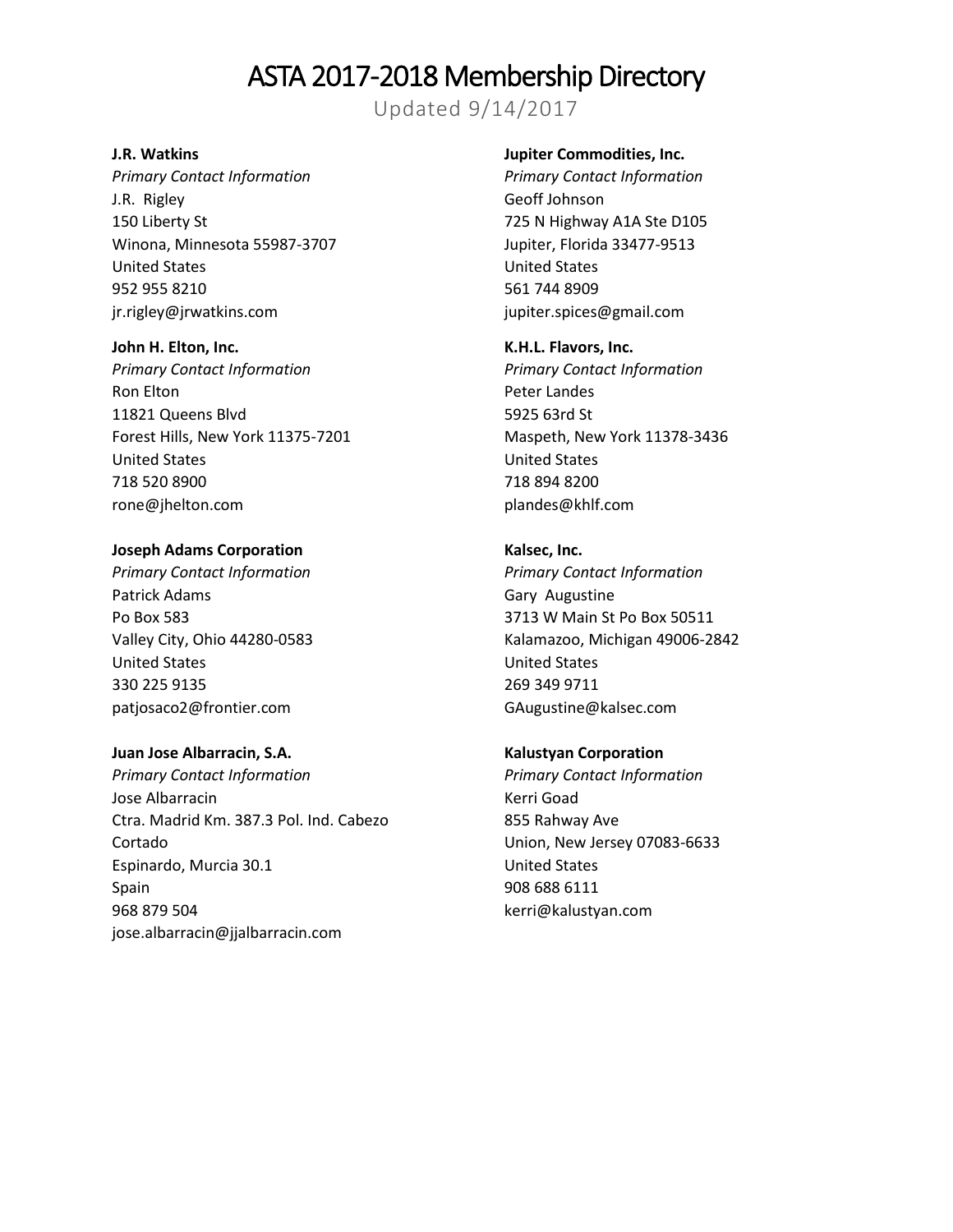Updated 9/14/2017

### **Kraeuter Mix GmbH**

*Primary Contact Information* Christoph Mix Wiesentheider Str 4 Abtswind, 97355 Germany 938 320 4240 cm@kraeuter-mix.de

#### **Kutas Group**

*Primary Contact Information* Kazim Gurel 1140 Sok Zeytinlik No. 57 Yenisehir, İzmir 35120 **Turkey** 232 433 2312 Kazim\_gurel@kutas.com.tr

#### **L&C Distributing, Inc.**

*Primary Contact Information* Robert Gonzalez 2324 Loma Ave S El Monte, California 91733-2520 United States 626 579 5678 robertg@lcdistributing.com

#### **Life Spice Ingredients**

*Primary Contact Information* Michael Masterangelo 13118 W Trails End Ct Homer Glen, Illinois 60491-8166 United States 312 274 0073 michael@lifespiceingredients.com

### **Ludwig Mueller Co., Inc.**

*Primary Contact Information* Neil Caplan 366 N Broadway Ste 204 Jericho, New York 11753-2000 United States 516 394 8181 neilc@ludwigmueller.com

#### **MANE Inc.**

*Primary Contact Information* Bridget McElfresh 2501 Henkle Dr Lebanon, Ohio 45036-7794 United States 513 248 9876 bridget.mcelfresh@mane.com

### **McClancy Seasoning Co.**

*Primary Contact Information* Dave Zoglman One Spice Road Fort Mill, South Carolina 29715 United States 803 548 2366 dave.zoglman@mcclancy.com

## **McCormick & Co., Inc.** *Primary Contact Information* Roger Lawrence 211 Schilling Cir Hunt Valley, Maryland 21031-1102 United States 410 771 7351 roger\_lawrence@mccormick.com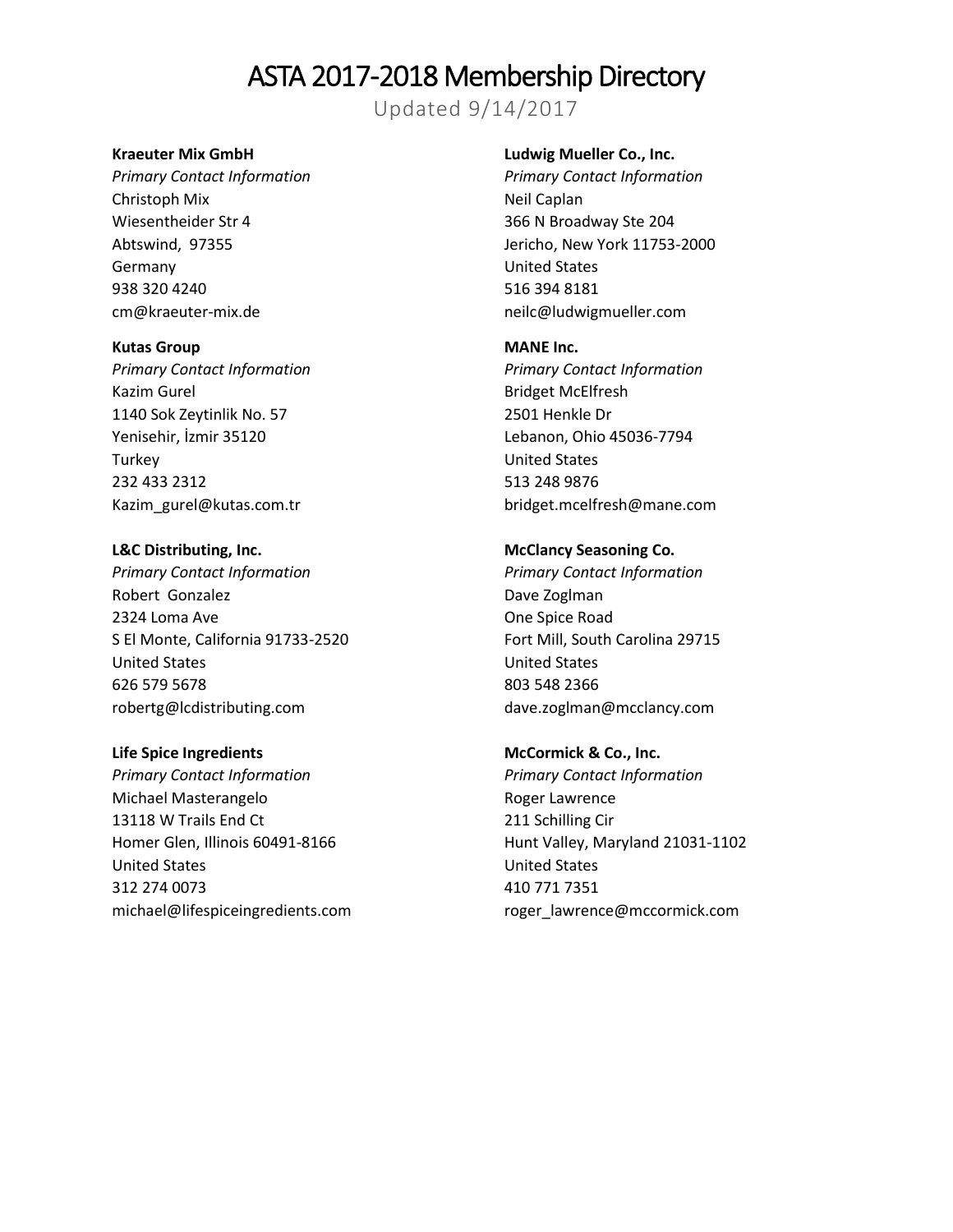Updated 9/14/2017

#### **McCormick Global Ingredients Ltd**

*Primary Contact Information* Neil Dickens 31919 SMB 31 George Town, KY11208 Cayman Islands 345 814 4119 neil\_dickens@mccormick.com

### **Millar Importacao e Exportacao**

*Primary Contact Information* James Cherry Av. Eldes Scherrer Souza 2001 Cep Laranjeiras, 29165-680 Brazil james.cherry@millar.com.br

#### **Mincing Overseas Spice Company**

*Primary Contact Information* Manoj Ruparelia 10 Tower Rd Bldg Kn Dayton, New Jersey 08810-1571 United States 732 355 9944 manoj@mincing.com

#### **Ministry of Agriculture-Export Division**

*Primary Contact Information* Byron Henry Marcus Garvey Drive PO Box 504 Kingston, Jamaica, Jamaica 876 923 8878 exportpimento@cwjamaica.com

#### **Morris J. Golombeck, Inc.**

*Primary Contact Information* Avi Golombeck 960 Franklin Ave Brooklyn, New York 11225-2403 United States 718 284 3505 avi@golombeckspice.com

#### **Morton & Bassett Spices**

*Primary Contact Information* Morton Gothelf 1400 Valley House Dr Ste 100 Rohnert Park, California 94928-4935 United States 415 883 8530 Mgothelf@aol.com

### **Nabil Mohamed Morsi Co.**

*Primary Contact Information* Wahdan Morsi Abou Dokhan, Beba, BenSuefi Suef, 62611 Egypt herbs@almorsico.com

### **Nedspice Group**

*Primary Contact Information* Alfons Van Gulick Weena 260 Rotterdam, 3012 NJ Netherlands 1 028 01380 avgulick@nedspice.com

#### **Olam Spices and Vegetable Ingredients**

*Primary Contact Information* Vinayak Narain 205 E River Park Cir Ste 310 Fresno, California 93720-1572 United States 559 446 6481 vinayak@olamnet.com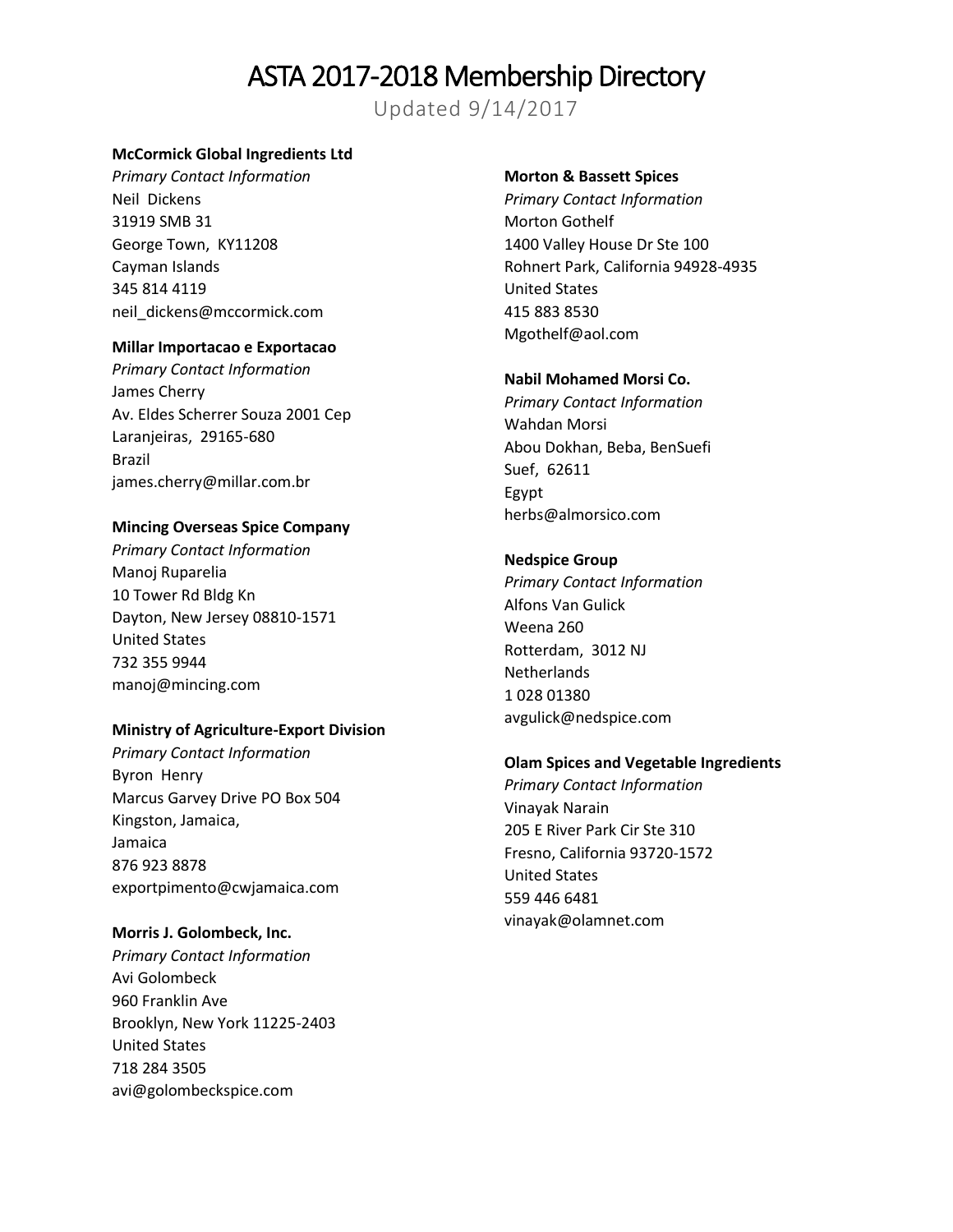Updated 9/14/2017

#### **Olde Thompson**

*Primary Contact Information* Jeff Shumway 3250 Camino Del Sol Oxnard, California 93030-8998 United States 805 983 0388 jshumway@oldethompson.com

#### **Oregon Spice Company**

*Primary Contact Information* Patty Boday 13320 Ne Jarrett St Portland, Oregon 97230-1093 United States 503 238 0664 patty@oregonspice.com

#### **Organic Spices Inc.**

*Primary Contact Information* John Chansari 4180 Business Center Dr Fremont, California 94538-6354 United States 510 440 1044 john@organicspices.com

## **Pacific Basin Partnership Inc.**

*Primary Contact Information* Mark Barnett 30b Ba Trieu St 3rd Floor Hoan Kiem, Ha Noi 10000 Vietnam 849 034 0432 markbarnett@pbpspice.com

## **Paprimur, S.L.**

*Primary Contact Information* Carlos Navarro-Quercop C/Baco 24 Fortuna, Murcia, 30620 Spain 968 687 0000 calidad@paprimur.es

#### **Pax Spices and Labs**

*Primary Contact Information* Tom Tharayil 15235 Nubia St Baldwin Park, California 91706-1925 United States 626 856 1640 providence@paxspices.com

## **Peppers America**

*Primary Contact Information* Fernando Romero CALLE MADRESELVA #231 DPTO. 104 Lima 1, LIMA33 Peru 199 814 1003 fromero@peppers-america.com

## **Pimursa S.L.**

*Primary Contact Information* Jose Sanchez Finca Lo Navarro, 10 Cabezo De Torres, Murcia 30110 Spain 968 879 999 jmsanchez@pimursa.es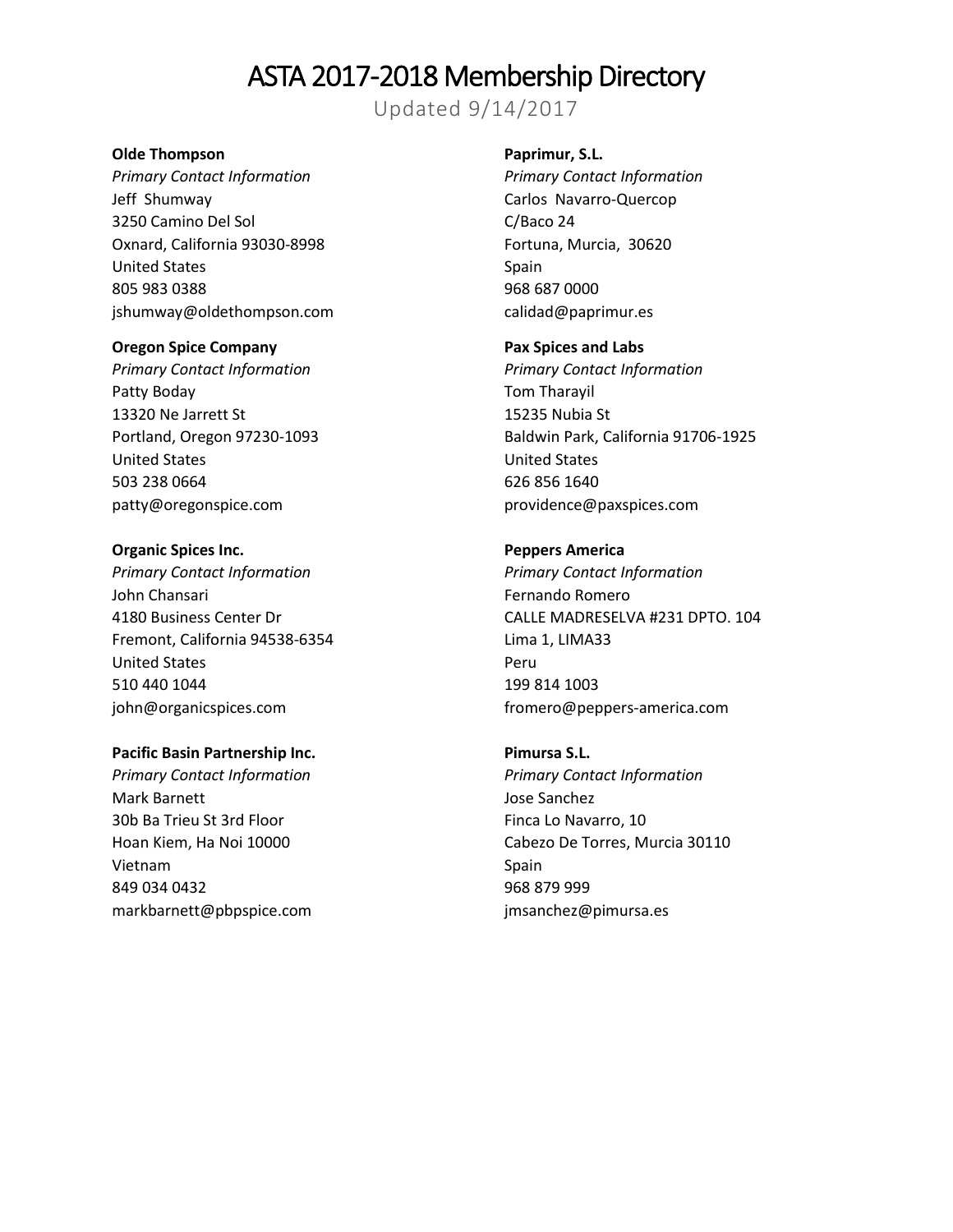Updated 9/14/2017

### **Polytrade International, Inc.**

*Primary Contact Information* Stephen Bermingham 255 Golden Beach Dr Golden Beach, Florida 33160-2224 United States 305 705 9989 polytrad@bellsouth.net

## **Proveedores de Ingenieria Alimentaria SA DE CV**

*Primary Contact Information* Ricardo Madrigal Ave. Industrias #140 Fracc. PIMSA Ote. Kronos Parque Industrial Apodaca, 66600 Mexico 811 253 9990 rmadrigal@piasa.com

#### **PT East Indian Agency Products**

*Primary Contact Information* Masakazu Shiga 14-15 Nihonbashi-Odenmacho Chuo-ku, Tokyo 103-0011 Japan 336 656 224 masakazushiga2014@gmail.com

#### **PT. Gorom Kencana**

*Primary Contact Information* W Winarto Jalan Tanjungsari Mas No. 1 Surabaya, 60187 Indonesia 852 240 53201 winarto@hotmail.com.hk

## **Pure Ground Ingredients**

*Primary Contact Information* Stacy Kixmiller 2500 Arrowhead Dr Ste 1 Carson City, Nevada 89706-0791 United State stacy@puregroundingredients.com

#### **Ramon Sabater, S.A.**

*Primary Contact Information* Pepe Sabater Alto De Las Atalayas, 231 Cabezo de Torres, Murcia 30110 Spain 968 879 900 psabater@rsabater.com

#### **Riega Foods**

*Primary Contact Information* Brad Gampper 3517 Enterprise Dr Ste C Kansas City, Missouri 64129-1693 United States brad@riegafoods.com

#### **Rumi Spice**

*Primary Contact Information* Kimberly Jung 1400 W 46th St Chicago, Illinois 60609-3212 United States kimberly@rumispice.com

#### **S.A. Rawther Spices Cp, Ltd.**

*Primary Contact Information* Anish Rawther Government Recognised Export House 17 2nd Fl 4th Main 4th Block Tumukur Rd Goraguntepalya, 056 022 India anish@rawther.co.in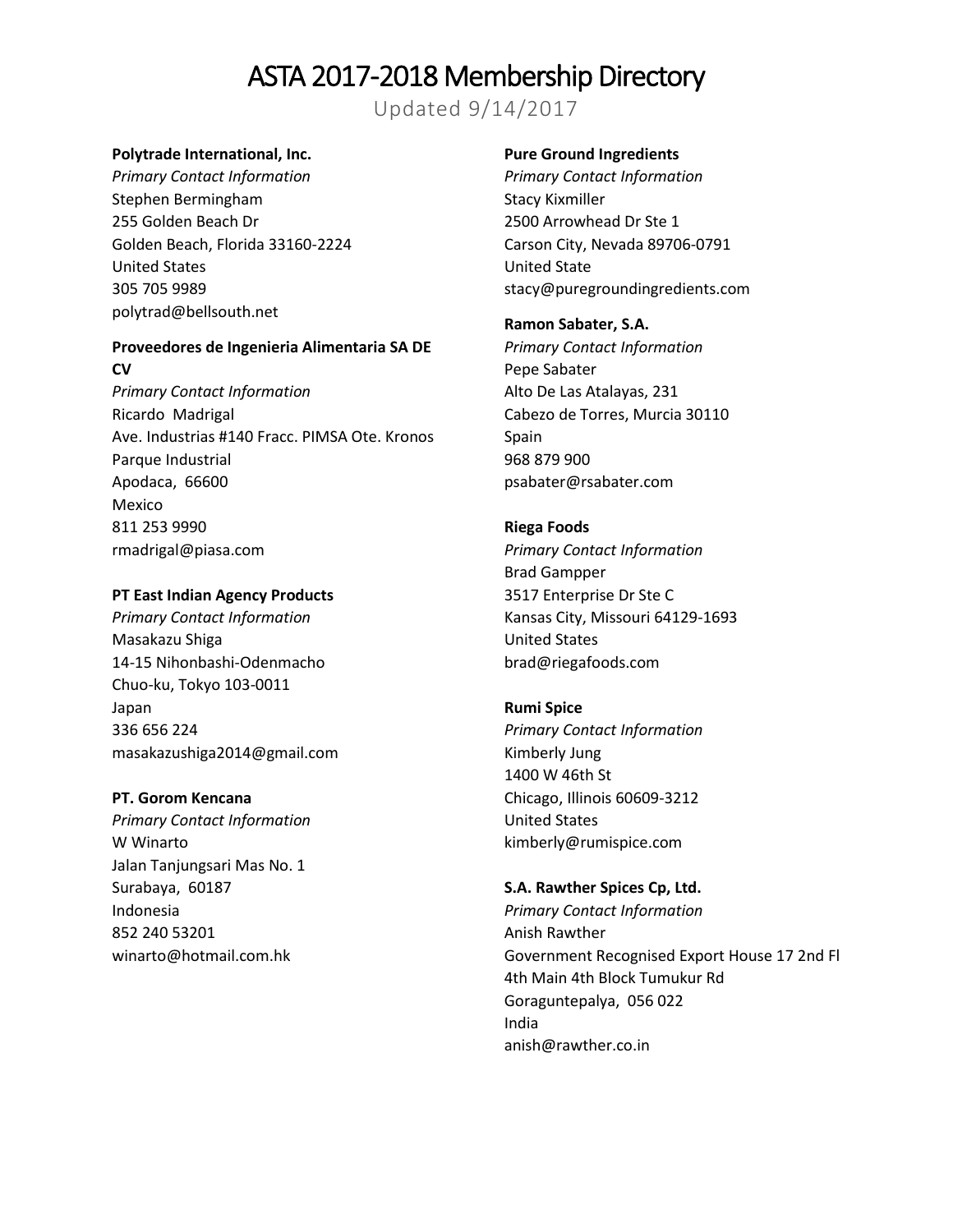Updated 9/14/2017

#### **San Francisco Herb Company**

*Primary Contact Information* Daniel Rejas 250 14th St San Francisco, California 94103-2420 United States daniel@sfherb.com

**Santis S.A.R.L.** *Primary Contact Information* Khalid Bennani 7 Rue Abou Ghaleb Chiani Casablanca , 20100 Morocco santis@santis-co.com

## **Saratoga Food Specialties**

*Primary Contact Information* Laurel Cady 771 W Crossroads Pkwy Bolingbrook, Illinois 60490-3513 United States 630 993 8722 lcady@smithfield.com

#### **Seco Spice Company**

*Primary Contact Information* Edward Ogaz 6440 Vista Valley Trl Las Cruces, New Mexico 88007-6069 United States 575 233 9000 secospice@secospice.com

#### **Sensient Natural Ingredients**

*Primary Contact Information* Ryan Goularte 151 S Walnut Rd Ofc Box Turlock, California 95380-5127 United States 209 634 6235 ryan.goularte@sensient.com

#### **Shandong Garlic Company**

*Primary Contact Information* Eric Lee 88 E Main St Ste H303 Mendham, New Jersey 07945-1832 United States 908 766 6555 e.lee@shandong-garlic.com

#### **Shashi Foods Inc.**

*Primary Contact Information* Rajay Shah 55 Esandar Drive Toronto, Ontario M4G4H2 Canada 416 645 0611 rajay@clarius.ca

#### **Silva International, Inc.**

*Primary Contact Information* Kent DeVries 523 N Ash St Po Box 571 Momence, Illinois 60954-1335 United States 815 472 3535 kdevries@silva-intl.com

**Sinopaprika Co., Ltd** *Primary Contact Information* Frank Zou Room 2308,Building 4,No.12 Liaoyangdong Road,Qingdao Qingdao, Shandong 266035 China sales@sinopaprika.com

**Smith and Truslow** *Primary Contact Information* Jean Gleason 3225 E 42nd Ave Denver, Colorado 80216-4106 United States jgleason@smithandtruslow.com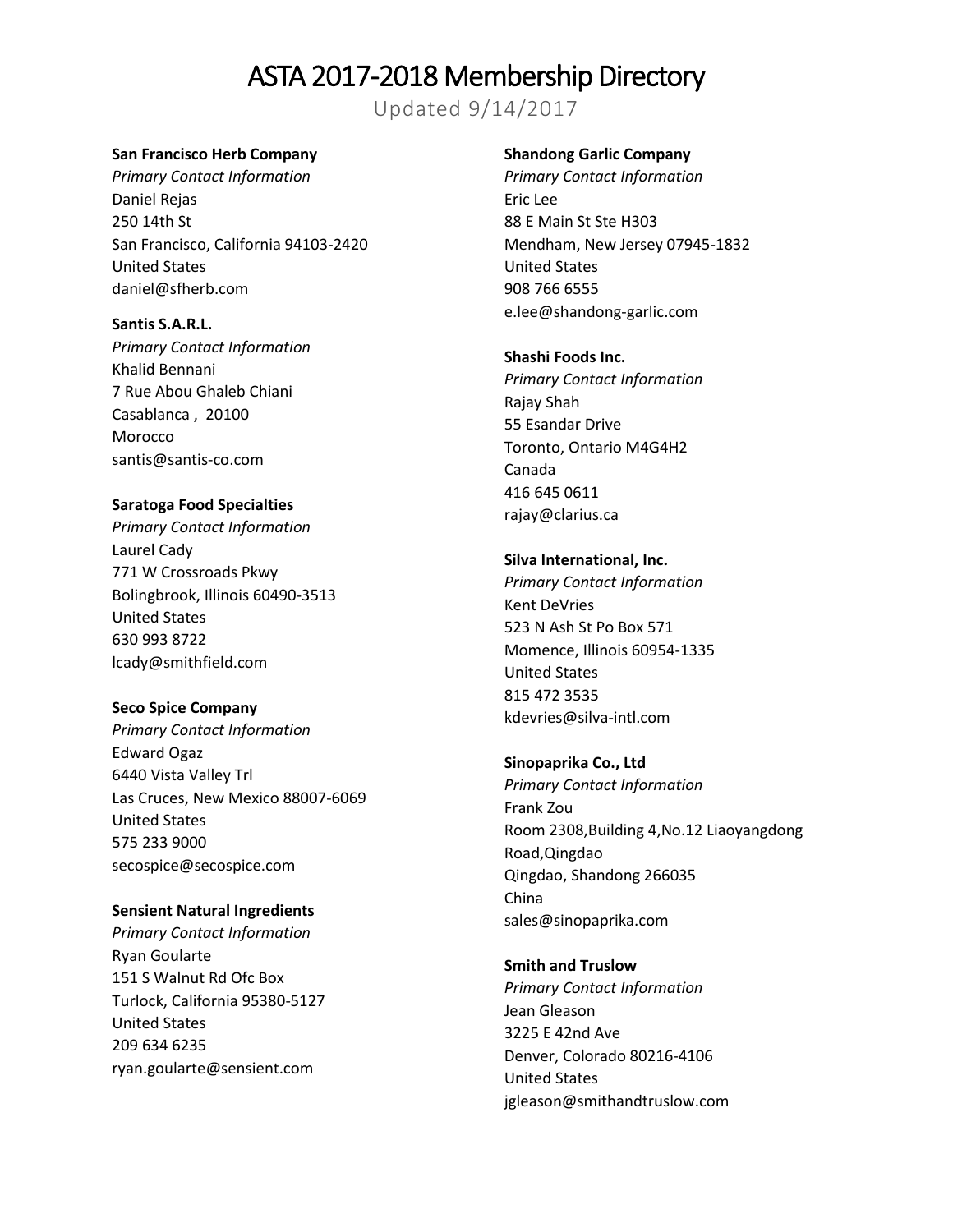Updated 9/14/2017

#### **Southeastern Mills, Inc.**

*Primary Contact Information* Dianne Tallent 333 Old Lindale Rd Se Rome, Georgia 30161-6769 United States 706 290 8308 dtallent@semills.com

#### **Soya International**

*Primary Contact Information* Sonu Arora 100 Duffy Ave Ste 510 Hicksville, New York 11801-3636 United States 516 690 7692 sonu.arora@soya-group.com

#### **Spice Chain Corporation**

*Primary Contact Information* Tom Schmidt 9 Elkins Rd E Brunswick, New Jersey 08816-2006 United States 732 518 1100 toms@spicechain.com

#### **Spice Land**

*Primary Contact Information* Bishara Sirafim Street 34, Block 13013, Part #1 Obour City Cairo, 11828 Egypt 461 03 9014 bishara\_sirafim@spiceland.com.eg

### **Steamlab Sterilization Food A.S.**

*Primary Contact Information* Ceren Yuksel Aegean Free Trade Zone Kursad Sk. No 15 Gaziemir, Izmir , **Turkey** 530 060 1124 ceren.yuksel@steamlab.com.tr

#### **Synthite Industries Ltd.**

*Primary Contact Information* George Paul 1006 S Euclid Ave Oak Park, Illinois 60304-2012 United States synthite@synthite.com

#### **Tampico Spice Company, Inc.**

*Primary Contact Information* Richard Martinez 5941 S Central Ave Po Box 1229 Los Angeles, California 90001-1128 United States 323 235 3154 richard@tampicospice.com

#### **The Celestial Seasonings Div**

*Primary Contact Information* Doug Brandmier 4600 Sleepytime Dr Boulder, Colorado 80301-3284 United States 303 581 1220 doug.brandmier@hain.com

### **The Doug Jeffords Company, Inc.**

*Primary Contact Information* McKinley Thomason 116 Seaboard Ln Franklin, Tennessee 37067-8218 United States 615 373 0044 mckinley@dougjeffords.com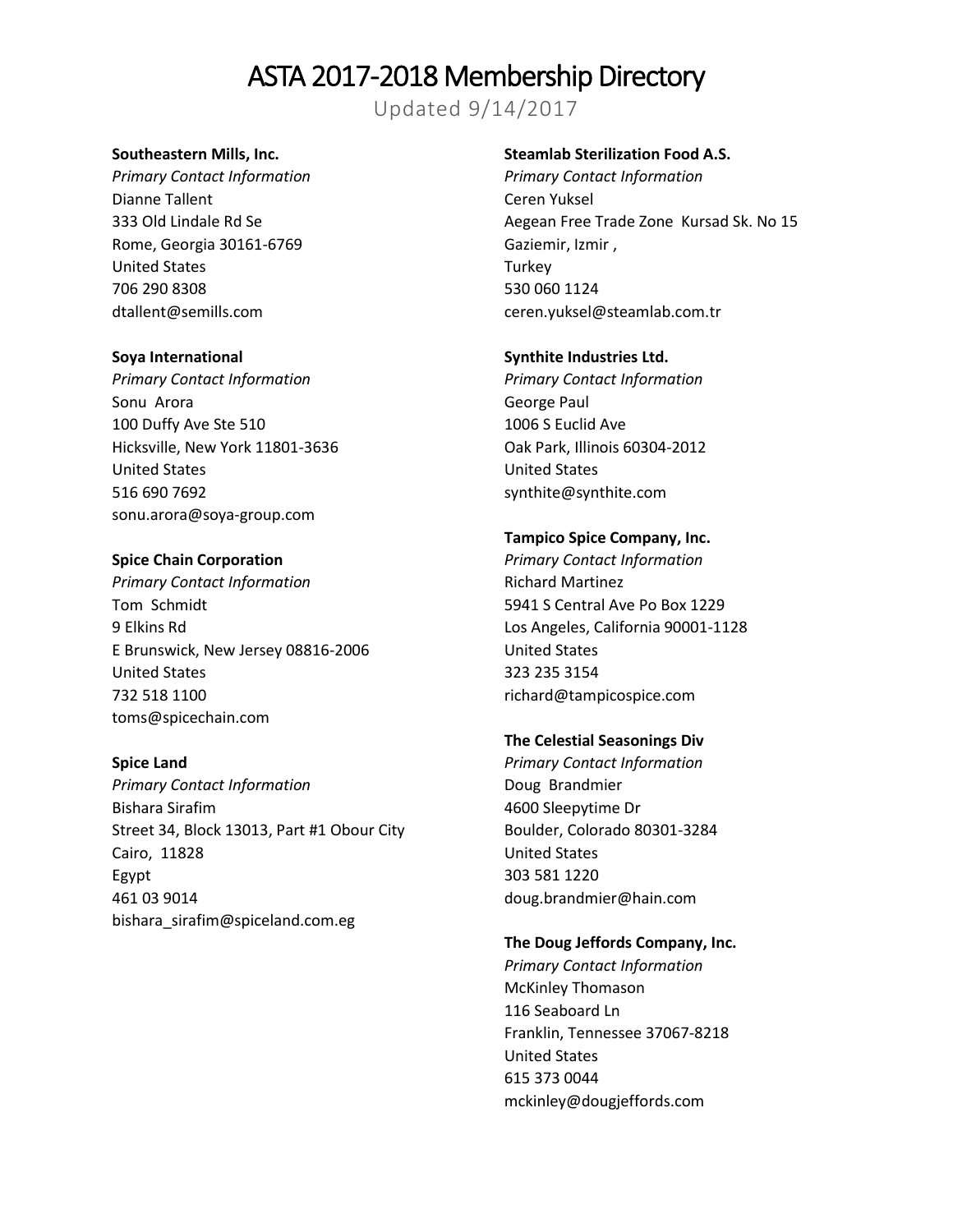Updated 9/14/2017

### **The Spice House, Ltd.**

*Primary Contact Information* Tom Erd 1941 Central St Evanston, Illinois 60201-2277 United States 414 258 7727 tom@thespicehouse.com

#### **The Spice Hunter, Inc.**

*Primary Contact Information* Eric Stever 184 Suburban Rd Sn Luis Obisp, California 93401-7502 United States 805 597 8940 estever@spicehunter.com

#### **Transit Trading Corp.**

*Primary Contact Information* Gilda Tennenbaum 196 W Broadway # 198 New York, New York 10013-2901 United States 212 925 1020 ttcspices@aol.com

## **Trilogy Essential Ingredients**

*Primary Contact Information* Rob Haedrich 4620 Mercedes Dr Belcamp, Maryland 21017-1223 United States 410 612 0691 RHAEDRICH@CITRUSANDALLIED.COM

### **United Garlic Ingredients, Inc.**

*Primary Contact Information* Bob Tice 1545 Crossways Boulevard Suite 250 Alexandria, Virginia 22320 United States 757 777 3548 bob.tice@unitedgarlic.com

#### **Vicente Bravo S.L.**

*Primary Contact Information* Vicente Bravo Pujante C. Cortado Espinardo, Murcia 30100 Spain 968 880 998 mail@vicentebravo.com

#### **WBT Tarim Urunleri AS**

*Primary Contact Information* Ergin Civan Organize Sanayi Bolgesi 2 Cadde Yenilcoy, Antalya 7190 **Turkey** 242 258 1030 ergin@wbttarim.com

## **Webb James SRL**

*Primary Contact Information* Alessandra Mannozzi Via Delle Cateratte 84 Int. 11 Livorno, 57122 Italy 586 884 282 purchasing@webbjames.com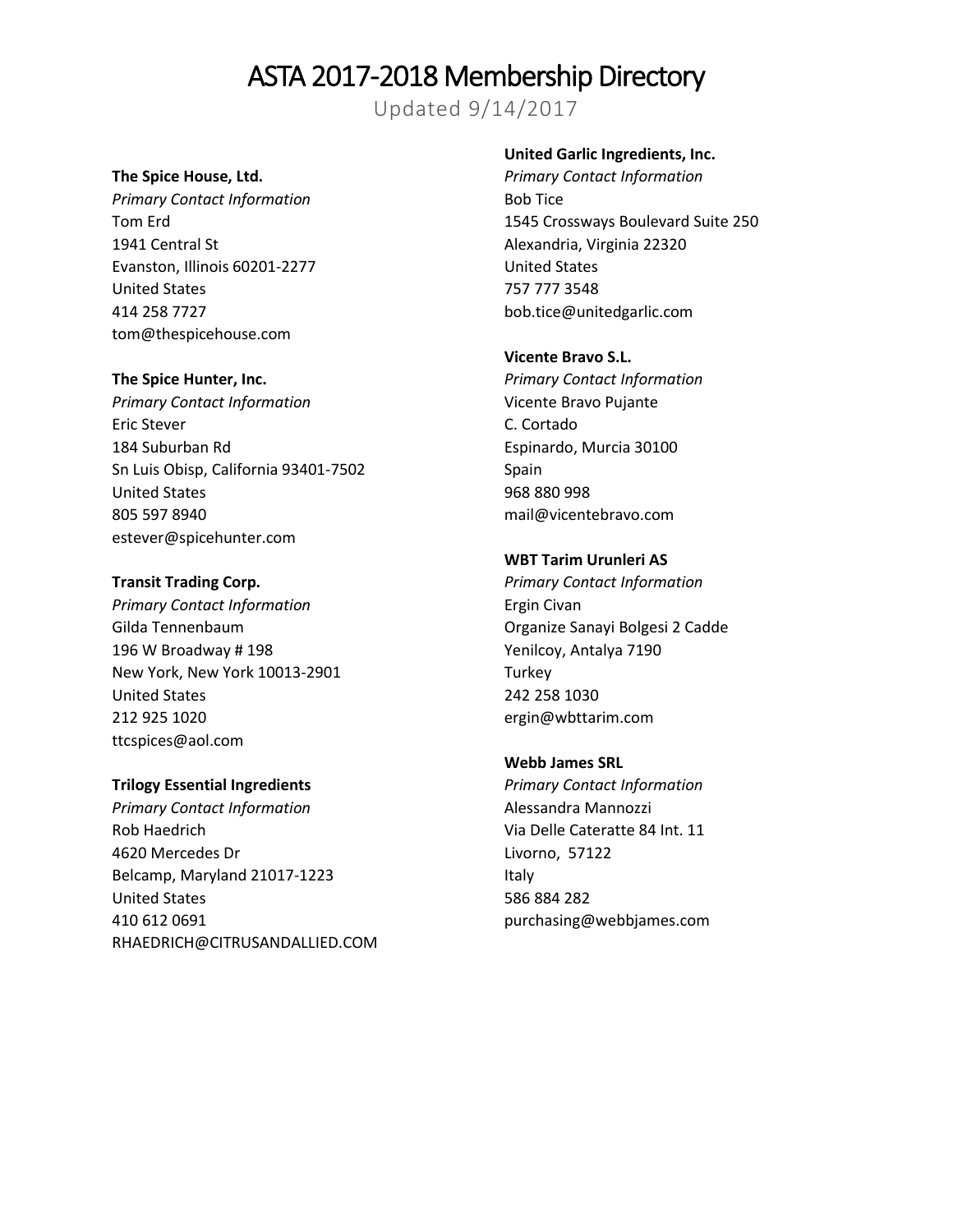Updated 9/14/2017

## **Winfield (Linyi) Food Co., Ltd.**

*Primary Contact Information* Wei Si Zhang Xixijiang Village, Xingiao Town Linyi, Shandong China 222 311 7028 zhangweisi@cn-winfield.com

#### **Wixon Inc.**

*Primary Contact Information* Colin Keating 1390 E Bolivar Ave St Francis, Wisconsin 53235-4506 United States 414 769 3000 colin.keating@wixon.com

#### **Wm. E. Martin & Sons Co., Inc.**

*Primary Contact Information* Spencer Martin 55 Bryant Ave Ste 300 Roslyn, New York 11576-1158 United States 516 605 2444 spencer@martinspices.com

## **Woodland Foods**

*Primary Contact Information* Randy Kleiboer 36928 N Deer Trail Dr Lake Villa, Illinois 60046-6732 United States 847 693 7675 rkleiboer@woodlandfoods.com

## **Worlee NaturProdukte Gmbh**

*Primary Contact Information* Michiel Blijdenstein Grusonstr 22 Hamburg, 22113 Germany 40 733 330 mcblijdenstein@worlee.de

## Associate Members

## **AGRONORTE, S.A.**

*Primary Contact Information* Osmond Maduro Edificio La Paz #206 Bulevar Los Proceres Tegucigalpa, Francisco, **Honduras** 504 223 68893 osmond.maduro@invilp.com

## **Agusa Inc.**

*Primary Contact Information* Jeff Babb 1055 S 19th Ave Lemoore, California 93245-9747 United States 559 924 4785 jeff.babb@agusa.biz

## **Anders Mattsson Agentur**

*Primary Contact Information* Anders Mattsson Box 2043 Hovas, SE-43602 Sweden 312 852 40 a.mattsson@mattsson-agentur.se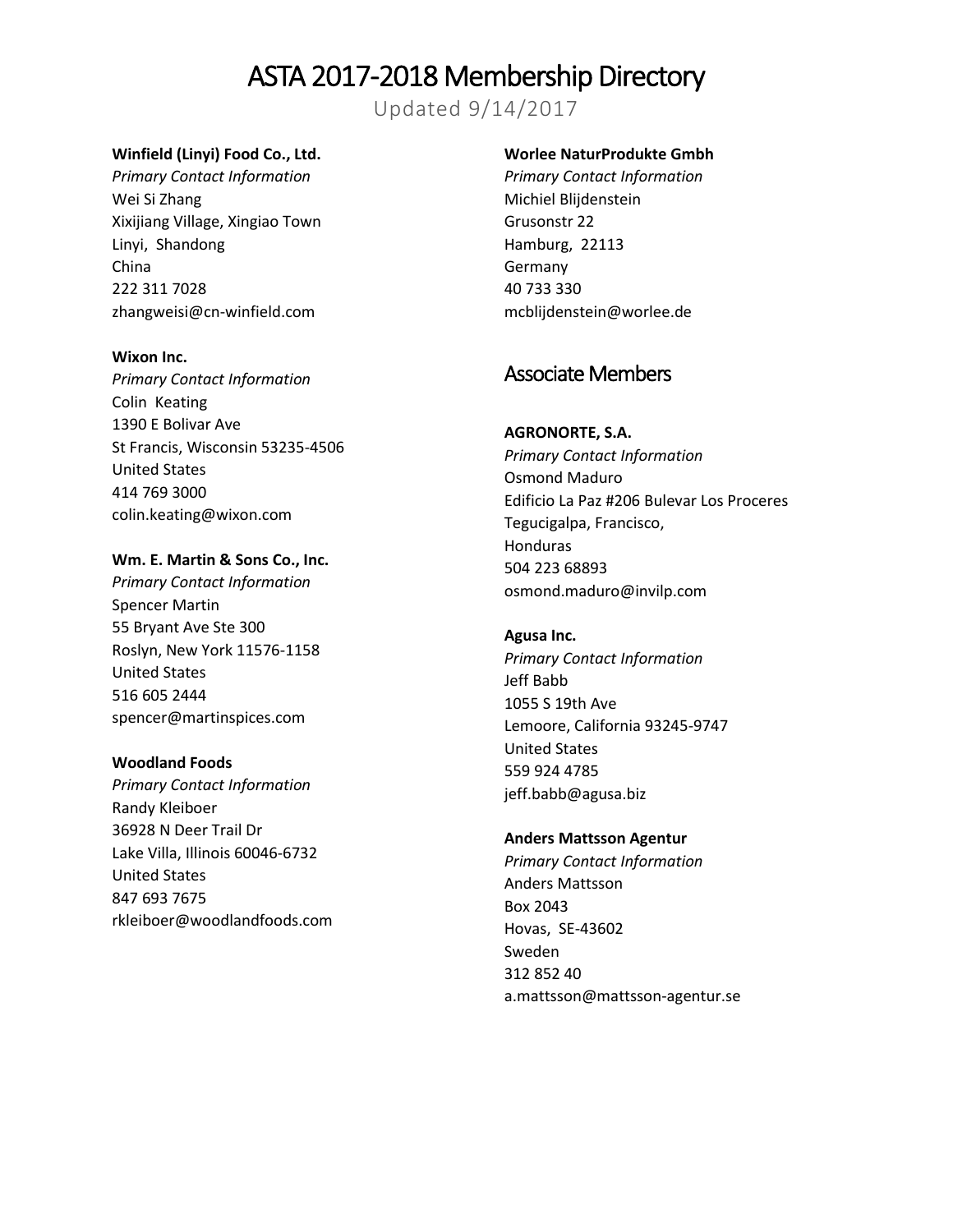Updated 9/14/2017

## **Biomerieux Industry**

*Primary Contact Information* Joy Dellaringa 595 Anglum Rd Hazelwood, Missouri 63042-2320 United States 314 910 1059 joy.dellaringa@biomerieux.com

### **Bioo Scientific Corporation**

*Primary Contact Information* Lance Ford 7050 Burleson Rd Ste 308 Austin, Texas 78744-3202 United States 512 707 8993 lford@biooscientific.com

#### **BRC Global Standards**

*Primary Contact Information* Sebnem Karasu 55 E Monroe St Ste 3800 Chicago, Illinois 60603-6030 United States 847 521 6942 sebnem.karasu@brcglobalstandards.com

#### **British Pepper And Spice Co Ltd**

*Primary Contact Information* John Hill Rhosili Road Brackmills Northampton, NN4 7AN **Netherlands** john.hill@britishpepper.co.uk

#### **Buhler Group**

*Primary Contact Information* Aidin Milani 2385 Arch Airport Rd Ste 300 Stockton, California 95206-4405 United States 209 983 8400 aidin.milani@buhlergroup.com

#### **C.A.P.S. Inc.**

*Primary Contact Information* Elizabeth Harszy 13080 Hollenberg Dr Bridgeton, Missouri 63044-2409 United States 314 739 2002 eharszy@capsinc.net

#### **Certified Laboratories, Inc.**

*Primary Contact Information* Martin Mitchell 65 Marcus Dr Melville, New York 11747-4232 United States 516 576 1400 mmitchell@800certlab.com

#### **Cosmed Group-ETO Sterilization**

*Primary Contact Information* Karen Burns 2500 Brunswick Ave Linden, New Jersey 07036-2497 United States 908 862 7077 kburns@cosmedgroup.com

#### **Egeon Ltd.**

*Primary Contact Information* Deniz Sensoy Bostanlı Mah. 2009. Sokak No:23/2 Karsiyaka, İzmir 35540 **Turkey** 905 327 11 deniz.sensoy@egeonimpex.com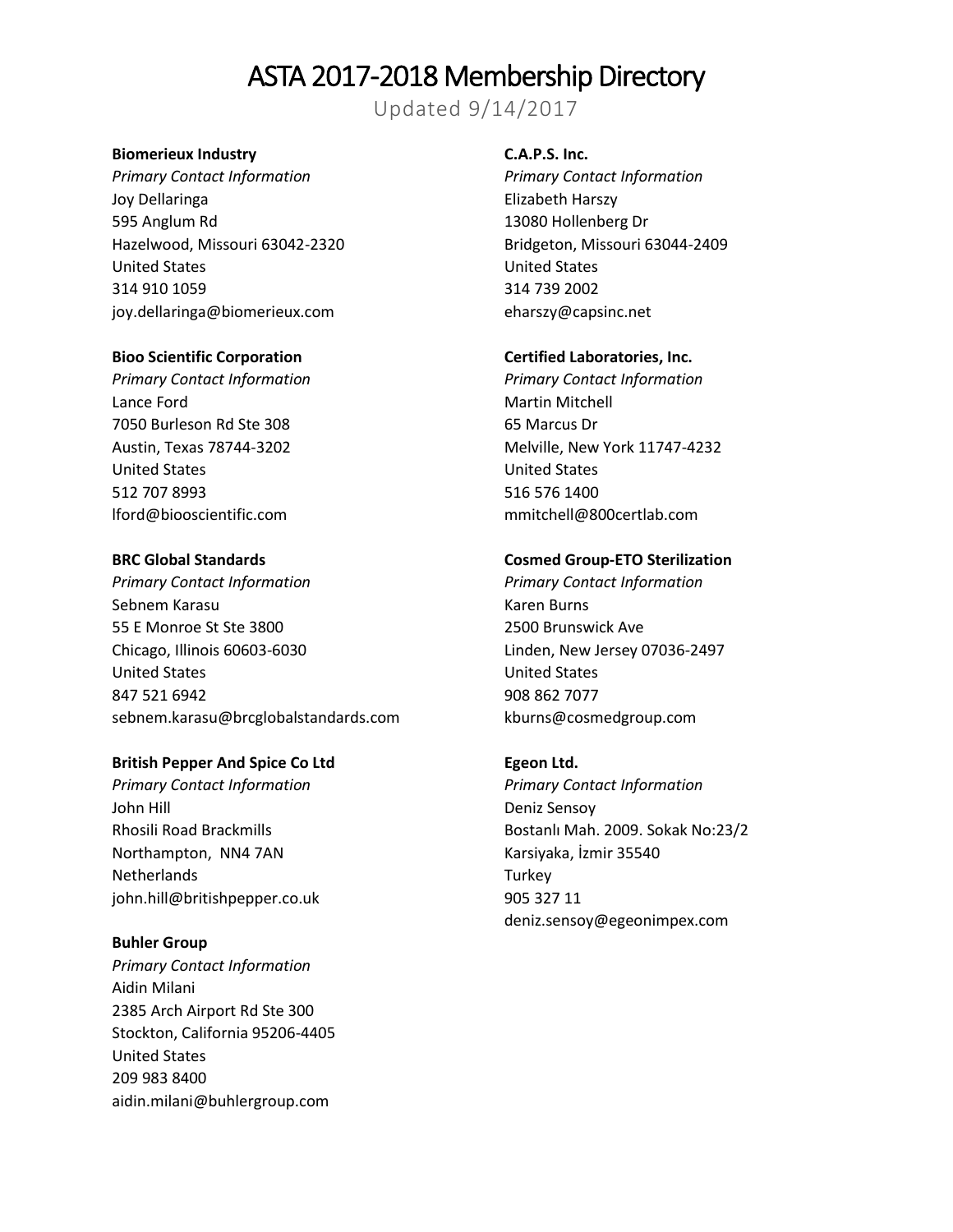Updated 9/14/2017

### **El Clarin Spices, S.L.**

*Primary Contact Information* Pepe Luis Sanchez PO Box 20 Cabezo De Torres, Murcia, 30110 Spain 965 976 307 pepeluis.sanchez@el-clarin.com

### **Eurofins**

*Primary Contact Information* Carlos Navarro 8900 Beckett Rd West Chester, Ohio 45069-7054 United States 515 245 3590 carlosnavarro@eurofinsus.com

#### **Food Safety Net Services**

*Primary Contact Information* Alex Brandt 199 W Rhapsody Dr San Antonio, Texas 78216-3105 United States 210 340 8870 alex.brandt@fsns.com

#### **Freddy Hirsch Group**

*Primary Contact Information* Julia Strydom Chr 11th Ave and Voortrekker Rd Maitland Cape Town, United States 270 222 12 julie.strydom@freddyhirsch.co.za

#### **G.S. Hall & Company, Ltd.**

*Primary Contact Information* Charles Hall 2 Carmont Place Mount Wellington, Auckland 1060 New Zealand 927 007 25 Charles.hall@gshall.co.nz

## **Glendale Warehouse & Distribution Corp.**

*Primary Contact Information* Frank Collette 742 Old Post Rd Edison, New Jersey 08817-4895 United States 732 516 1555 frank@glendalewh.com

### **Heifer International**

*Primary Contact Information* Suzanne Munson 1 World Ave Little Rock, Arkansas 72202-2863 United States 501 410 3860 suzanne.munson@heifer.org

### **Hormel Foods Corporation**

*Primary Contact Information* Brent Brehmer 1 Hormel Pl Austin, Minnesota 55912-3673 United States 507 437 5614 bdbrehmer@hormel.com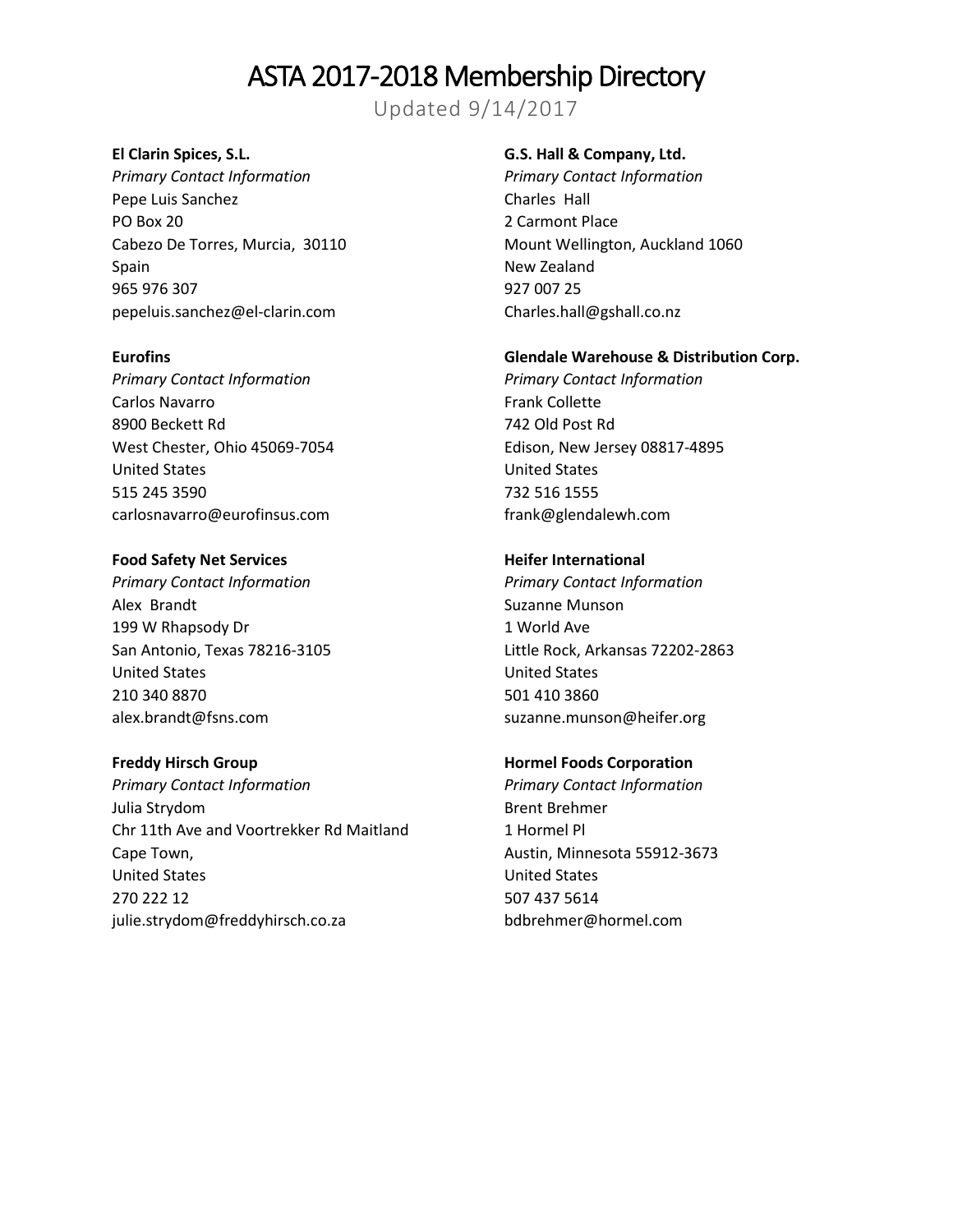Updated 9/14/2017

#### **IMCD US, LLC**

*Primary Contact Information* Alison Azar 14725 Detroit Ave Ste 300 Lakewood, Ohio 44107-4124 United States 216 228 8900 amazar@mfcachat.com

#### **J.M. Huber Corporation**

*Primary Contact Information* Tricia Szymanski 709 Haddon Rd Wilmington, Delaware 19808-4423 United States 302 234 4612 tricia.szymanski@huber.com

#### **Johanson Transportation**

*Primary Contact Information* Larry Johanson 6446 Fairway Ave Se Ste 170 Salem, Oregon 97306-1443 United States 559 458 2200 ljohanson@johansontrans.com

#### **K. Kobayashi & Co., Ltd.**

*Primary Contact Information* Hiroshi Kobayashi P.O. Box 318 Kobe Port Kobe, 651-0191 Japan 783 218 431 kk-kobe@k-kobayashi.com

#### **Kellogg Co.**

*Primary Contact Information* Derrick Townsend 2 Hamblin Ave E Battle Creek, Michigan 49017-3560 United States 269 961 2505 derrick.townsend@kellogg.com

### **Manufacturas Ceylan Ltd.**

*Primary Contact Information* Juan Margarit Calle Traginers No. 6 Poligono Vara de Quart Valencia, 46014 Italy 349 6379 8800 export.import@ceylan.es

### **Mars Foods Australia**

*Primary Contact Information* Alison Hoolihan 4 Corella Close P.O. Box 397 Wyong, New South Wales 2259 Australia 243 89 671 alison.hoolihan@effem.com

## **MateriaMed Gmbh**

*Primary Contact Information* Ghazal Ghorbani Josefstadterstarbe 43-45 Vienna, 1080 Austria g.ghorbani@materiamed.at

## **Merieux NutriSciences**

*Primary Contact Information* John Szpylka 119 Seville Ct Address Line 2 Schererville, Indiana 46375-2467 United States 312 532 9738 john.szpylka@mxns.com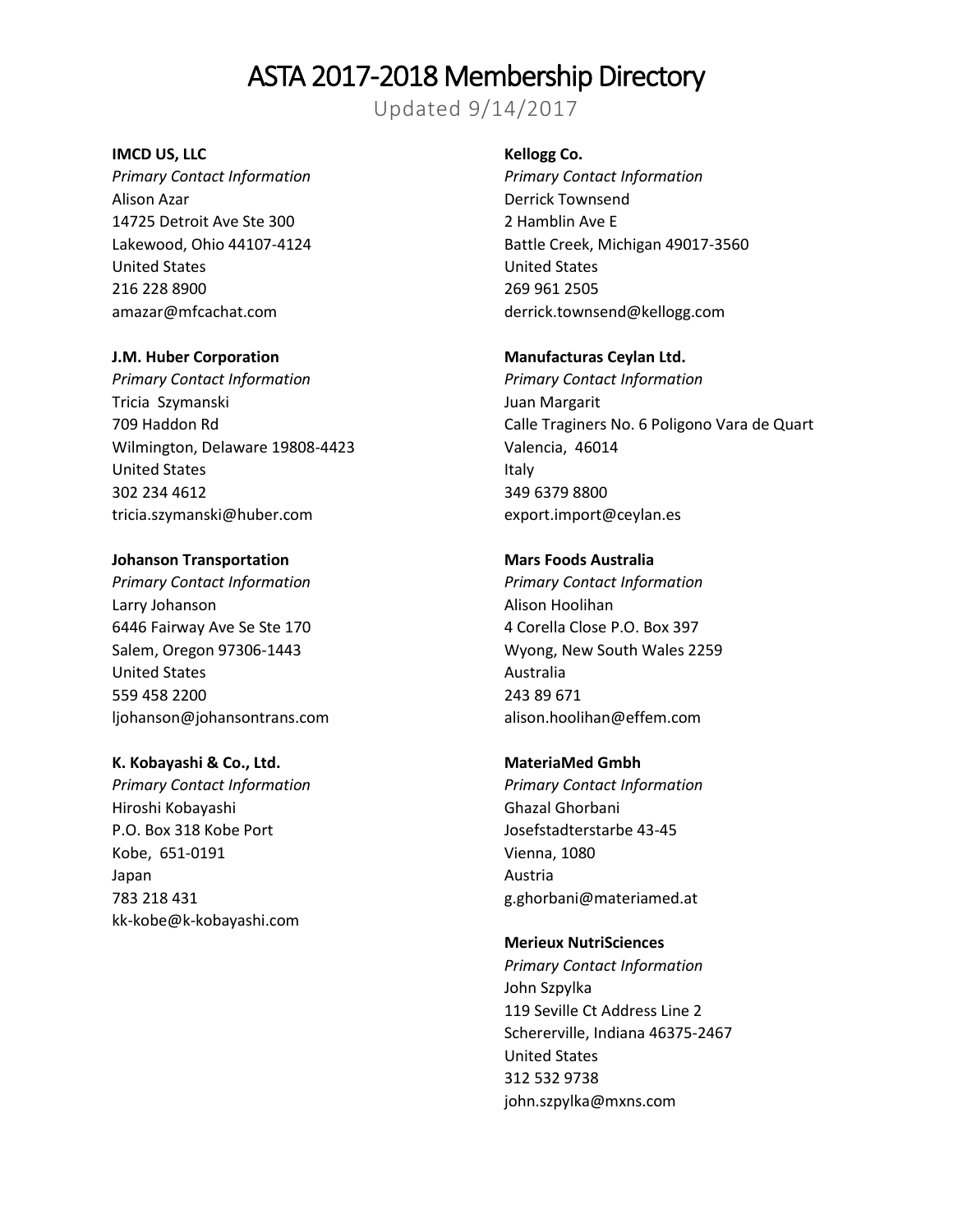Updated 9/14/2017

#### **Microtrol Sterilisation Services Private Limited**

*Primary Contact Information* Vikram Kalia Kiroalani Estate, Saki Vihar Road Mumbai, 400 072 India 222 857 0097 vikram@microtrol-india.com

#### **Nador Inc.**

*Primary Contact Information* Maxim Beaulieu 625 Rue Marais VANIER, Quebec G1M 2Y2 Canad maxim.beaulieu@nador.ca

**NAPASOL A.G.** *Primary Contact Information* Kari Graber Binningerstrasse 95 Allschwil 1, CH-4123 Switzerland 701 478 3020 kari.graber@napasol.com

**NOVOLYZE** *Primary Contact Information* Jena Roberts 185 Alewife Brook Pkwy Cambridge, Massachusetts 02138-1100 United States 695 440 877 jr@novolyze.com

#### **PepsiCo**

*Primary Contact Information* Kathy Kent-Riggs 7701 Legacy Dr Plano, Texas 75024-4002 United States 972 334 4297 kathy.riggs@pepsico.com

#### **Profile Industries**

*Primary Contact Information* Steve DeJong Po Box 370 Rogers, Minnesota 55374-0370 United States 763 428 5858 steve@profile-ind.com

#### **Raphanel System SLU**

*Primary Contact Information* Carmen Andreo Cl. Jose Alarcon No. 7 Pol 1ND Carezo Murcia , 30100 Spain raphanel@raphanel.com

**Roka Bioscience** *Primary Contact Information* Phillip Berry 2825 Gabriella St Unit 613 Downers Grove, Illinois 60515-3992 United States 908 605 4673 pberry@rokabio.com

**S.C. Ion Mos S.R.L.** *Primary Contact Information* Andreea Badanoiu Rovine Str. 3 Bl. 65, Sect. 2 Bucharest, 721682 Romania 213 522 211 andreea.badanoiu@ionmos.eu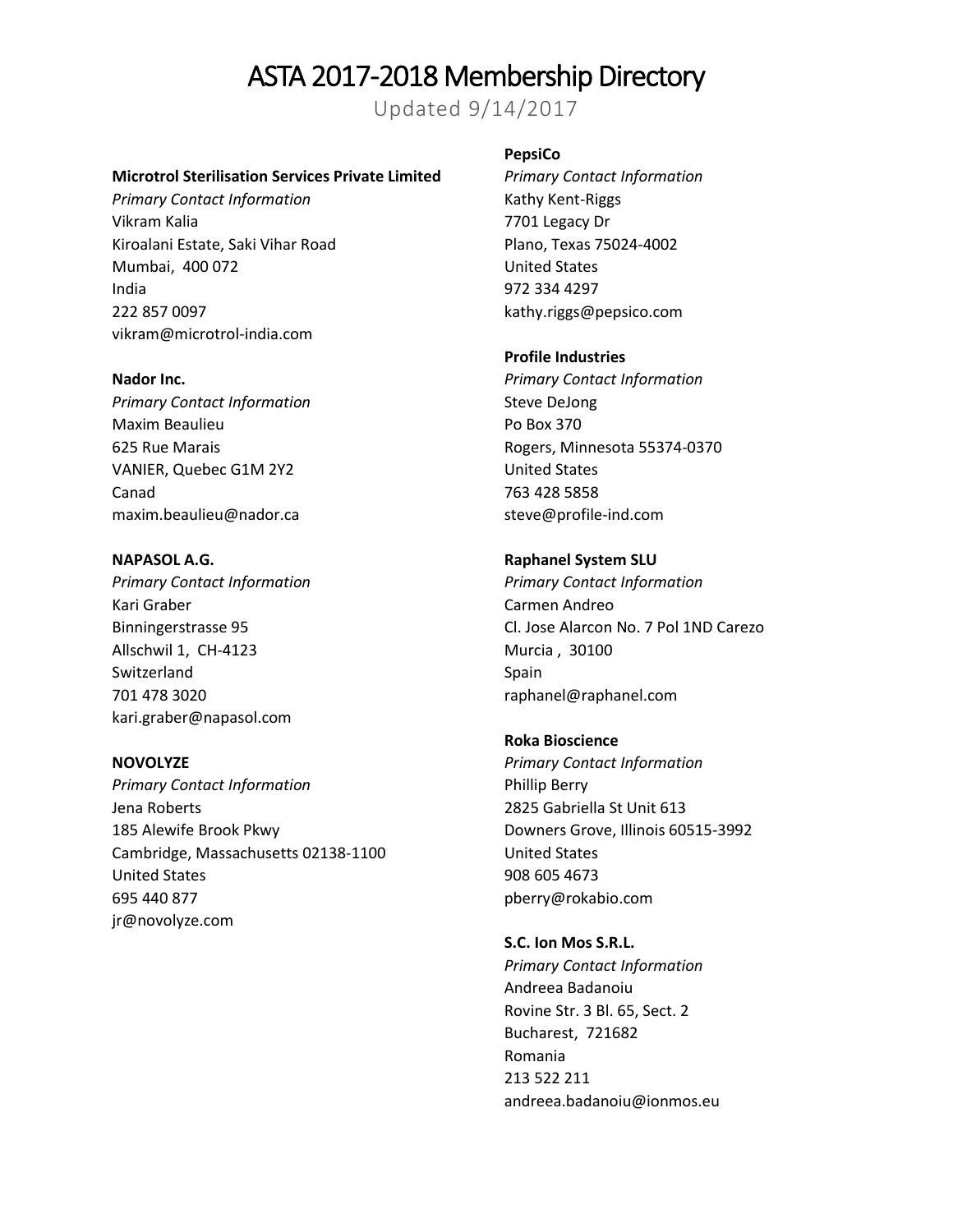Updated 9/14/2017

## **Safesteril/ETIA**

*Primary Contact Information* Aaron Norris 7930 N 700 E Tippecanoe, Indiana 46570-9613 United States 574 353 7855 usa@safesteril.com

#### **SGS North America**

*Primary Contact Information* Kevin Edwards 12 Vale Dr Mountain Lks, New Jersey 07046-1433 United States 973 461 7903 kevin.edwards@sgs.com

#### **Solina Denmark**

*Primary Contact Information* Kjeld Danielsen Neils Bohrs Vej 55 Stilling Skanderborg, 8660 Denmark 892 67888 kjeld.danielsen@solina-group.dk

## **Spices Board (Ministry of Commerce and Industry -**

*Primary Contact Information* K.R.K. Menon Sugandha Bhavan Palarivattom PO, N H By-Pass Cochin, Kerala 682 025 India 484 233 3610 ssqc@indianspices.com

## **Sterigenics International, Inc.**

*Primary Contact Information* Steve Markus 1541 Via Cassia Henderson, Nevada 89052-4122 United States 402 315 7978 smarkus@sterigenics.com

#### **TCI International Ltd.**

*Primary Contact Information* Simon Cripps Ember House 35-37 Creek Road East Melesey, KT8 9BE United Kingdom 208 979 7797 simon.cripps@tci-international.com

### **The Industrial Fumigant Company**

*Primary Contact Information* Chris Mueller 13420 W 99th St Lenexa, Kansas 66215-1365 United States 913 782 7600 cmueller@indfumco.com

## **Vanns Spices Ltd.**

*Primary Contact Information* Mick Whitlock 1716 Whitehead Rd Ste A Baltimore, Maryland 21207-4029 United States 404 275 1311 mick@vannsspices.com